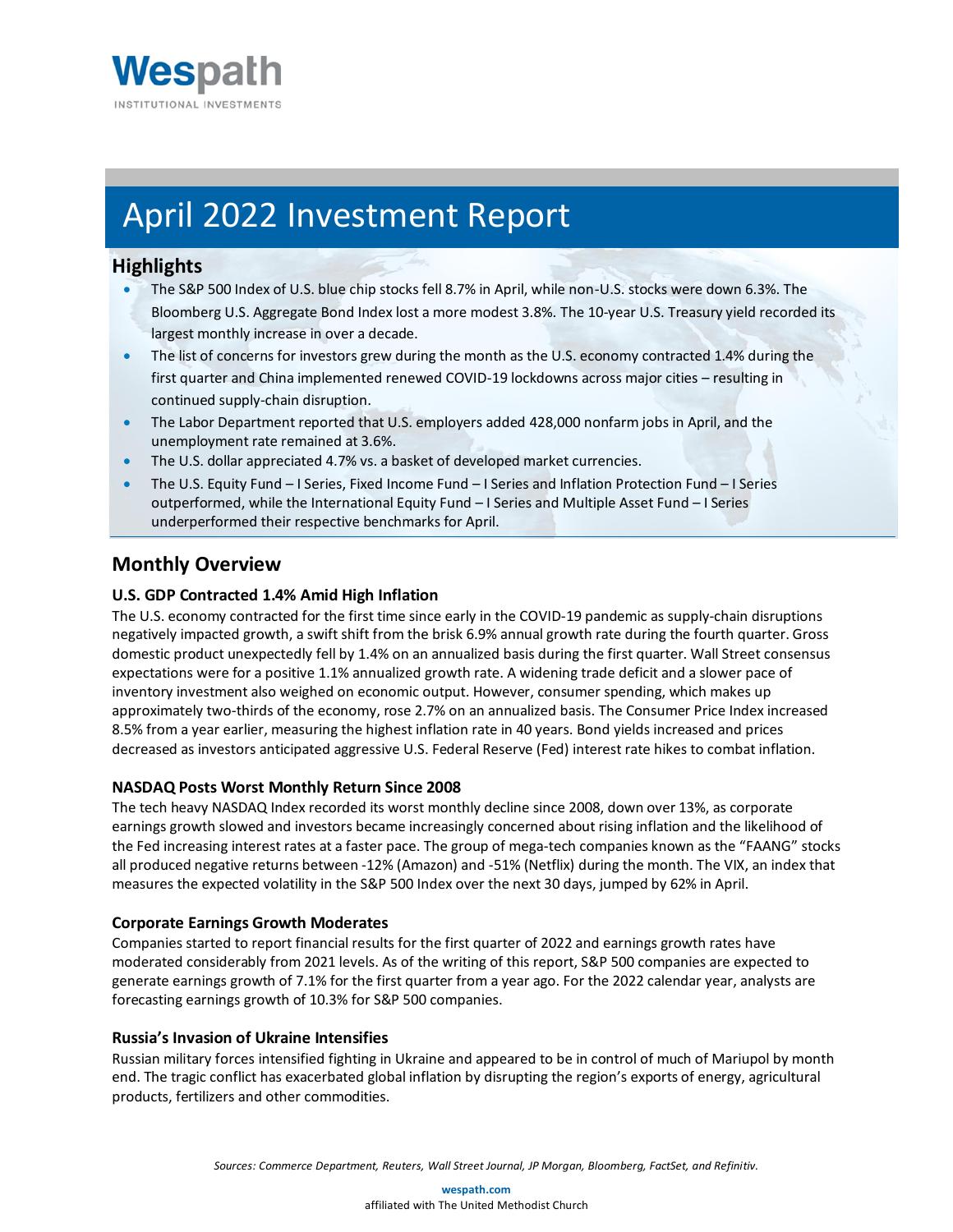## **Market Performance**



*Source: FactSet, as of April 30, 2022.*

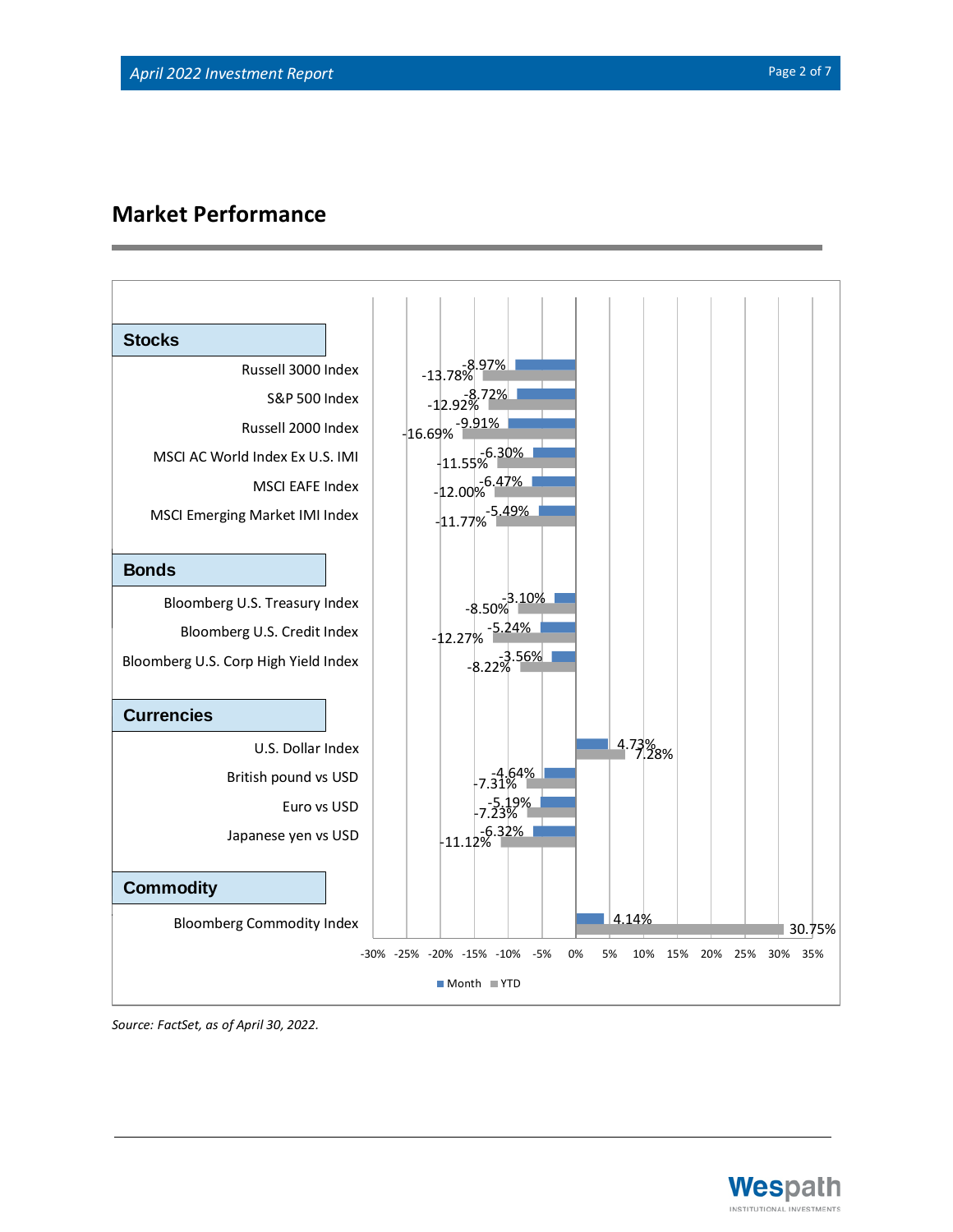



## • During the pandemic, when interest rates were low and most

- consumers were spending most of their time at home, technology stocks had some very profitable months.
- Yet, since January 1, 2022, several of the most prominent U.S. tech companies have had dramatic declines in stock prices.
- Netflix has lost subscribers, Amazon posted its first quarterly loss since 2015, and COVID-19 lockdowns in China have affected Apple's stock price.
- Investors will be closely watching China, the war in Ukraine, and how the Fed handles inflation, as all 3 will impact the performance of these U.S. based companies.

*Source: FactSet; U.S Bureau of Labor Statistics; The Conference Board; Federal Reserve Bank of St. Louis; Bureau of Economic Analysis; National Realtors Association.*



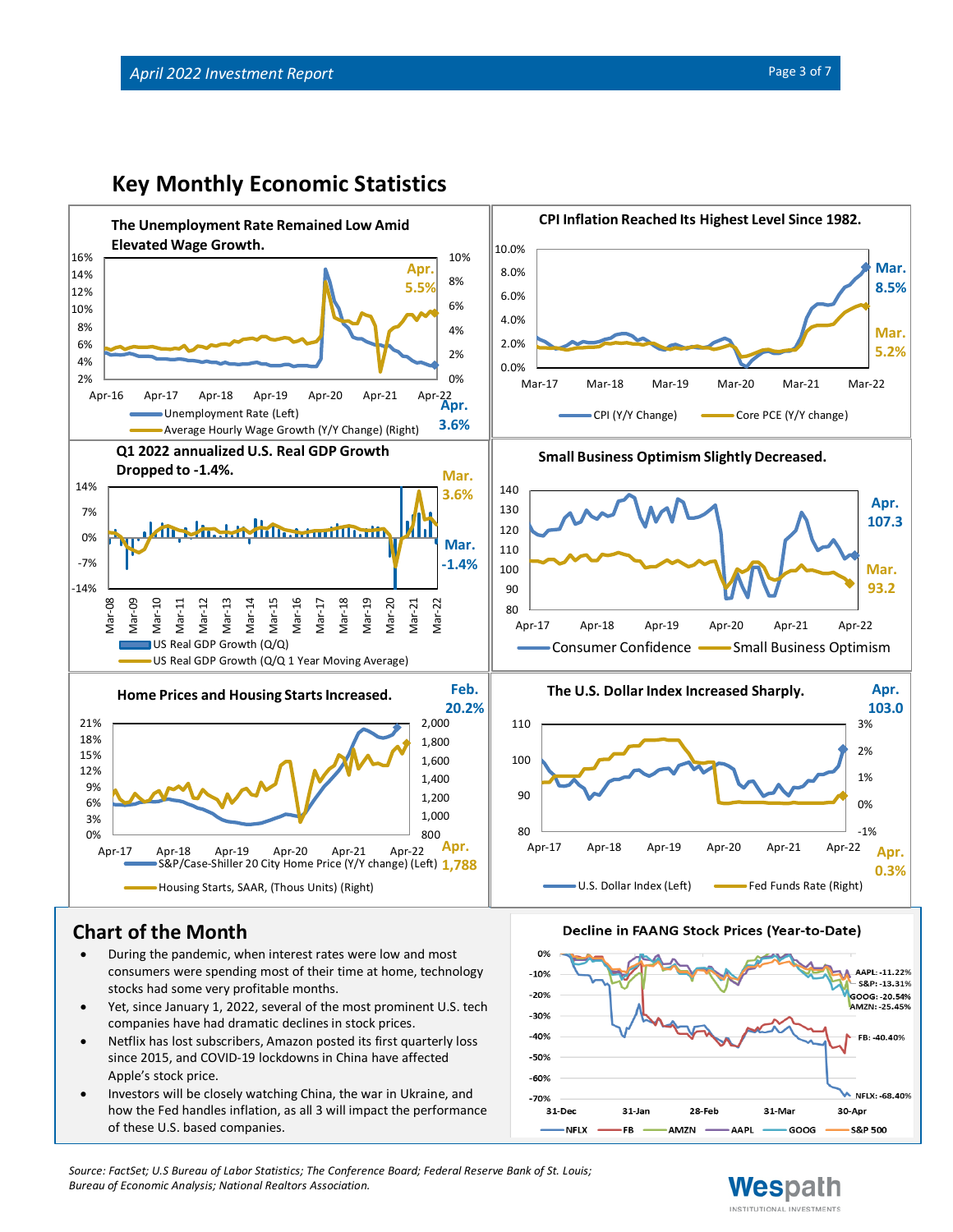## **Investment Fund Review (Net-of-Fees Performance)<sup>i</sup>**

### *Equity Funds*

#### **U.S. Equity Fund – I Series**

| <b>Fund</b>                          | <b>April</b> | <b>YTD</b> |
|--------------------------------------|--------------|------------|
| U.S. Equity Fund - I Series (USEF-I) | $-9.09\%$    | $-14.49%$  |
| <b>Russell 3000 Index</b>            | $-8.97\%$    | $-13.78\%$ |
| Difference (percentage points)       | $-0.12$      | $-0.71$    |

• During the month and year to date, the fund's underweight to mega-tech stocks, and dedicated holdings in alternatives, contributed positively to benchmark-relative performance. Alternatively, an overweight to smalland mid-cap growth companies, investments in other growth-oriented stocks, and stocks excluded in accordance with WII's Exclusions Policy (described [here\)](https://www.wespath.com/sustainable-investment/investment-exclusions) detracted from performance.

#### **International Equity Fund – I Series**

| <b>Fund</b>                                     | <b>April</b> | <b>YTD</b> |
|-------------------------------------------------|--------------|------------|
| International Equity Fund - I Series (IEF-I)    | $-7.53%$     | $-16.58\%$ |
| MSCI ACWI ex U.S. Investable Market Index (Net) | $-6.30\%$    | $-11.55%$  |
| Difference (percentage points)                  | $-1.23$      | $-5.03$    |

• During the month and year to date, the fund underperformed its benchmark mainly due to poor performing investments held by growth-oriented active managers. Specifically, poor performing investments in ecommerce platform companies were meaningful detractors during both periods. The fund's fair market valuation policy (described [here\)](https://www.wespath.com/fund-performance/ief-i#fund-detail-tabs-risk) negatively impacted benchmark-relative performance during both periods.

#### **U.S. Equity Index Fund – I Series**

| <b>Fund</b>                        | <b>April</b> | <b>YTD</b> |
|------------------------------------|--------------|------------|
| U.S. Equity Index Fund $-1$ Series | $-9.06\%$    | $-14.02\%$ |
| <b>Russell 3000 Index</b>          | $-8.97\%$    | $-13.78\%$ |
| Difference (percentage points)     | $-0.09$      | $-0.24$    |

• The U.S. Equity Index Fund – I Series is a passively managed fund designed so that it closely matches the fund benchmark, less fees and expenses.

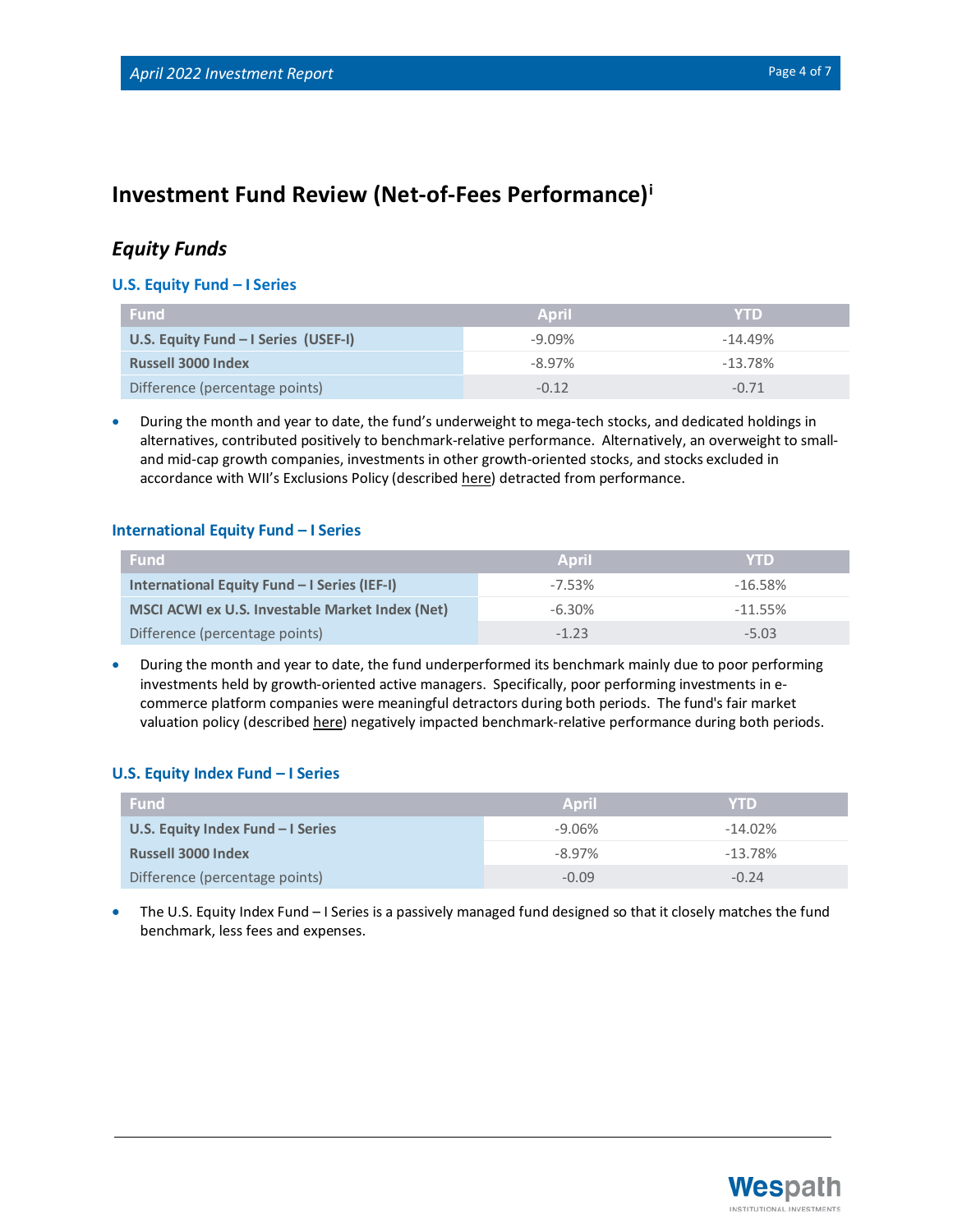## *Fixed Income Funds*

#### **Fixed Income Fund – I Series**

| <b>Fund</b>                                   | <b>April</b> | <b>YTD</b> |
|-----------------------------------------------|--------------|------------|
| Fixed Income Fund - I Series (FIF-I)          | $-3.84%$     | $-9.52%$   |
| <b>Barclays U.S. Universal (ex MBS) Index</b> | $-3.80\%$    | $-10.00\%$ |
| Difference (percentage points)                | $-0.04$      | $+0.48$    |

- In April, the allocation to investment-grade rated credit, emerging market debt, and global bonds detracted from relative performance. In contrast, the allocation to U.S. agency commercial mortgage-backed securities, below-investment-grade rated (high yield) corporate bonds, and the Positive Social Purpose Lending Program positively contributed to benchmark-relative performance.
- Year to date, the fund outperformed its benchmark. Allocations in emerging market and corporate investment-grade rated debt detracted from relative performance. The fund's allocations to belowinvestment-grade rated bonds, U.S. agency commercial mortgage-backed securities, global bonds, alternatives, and Positive Social Purpose Lending Program positively contributed to relative performance. Manager selection was positive for the period.

#### **Inflation Protection Fund – I Series**

| / Fund                                              | April     | <b>YTD</b> |
|-----------------------------------------------------|-----------|------------|
| <b>Inflation Protection Fund - I Series (IPF-I)</b> | $-1.33\%$ | $-0.24%$   |
| <b>IPF-I Benchmark</b> "                            | $-2.38%$  | $-1.83%$   |
| Difference (percentage points)                      | $+1.05$   | $+1.59$    |

- The fund's underweight U.K. inflation-linked securities policy was the largest contributor to positive performance for the month and year-to-date periods.
- Year-to-date and in April, the modest overweight allocation to commodities and allocation to senior loans positively contributed to benchmark-relative performance. Overweights to U.S. and global inflation-linked bonds detracted from the fund's benchmark-relative performance. Additionally, the underweight allocation to emerging market inflation-linked securities detracted from relative performance for the year.

#### **U.S. Treasury Inflation Protection Fund – I Series**

| <b>Fund</b>                                        | <b>April</b> | <b>YTD</b> |
|----------------------------------------------------|--------------|------------|
| U.S. Treasury Inflation Protection Fund - I Series | $-2.44\%$    | $-5.42\%$  |
| <b>Barclays U.S. Inflation Linked Bond Index</b>   | $-2.18%$     | $-5.43%$   |
| Difference (percentage points)                     | $-0.26$      | $+0.01$    |

• The U.S. Treasury Inflation Protection Fund is a passively managed fund designed to closely match the performance of the fund benchmark less fees and expenses. In April, high interest rate volatility amplified small deviations in curve positioning between the fund and its index.

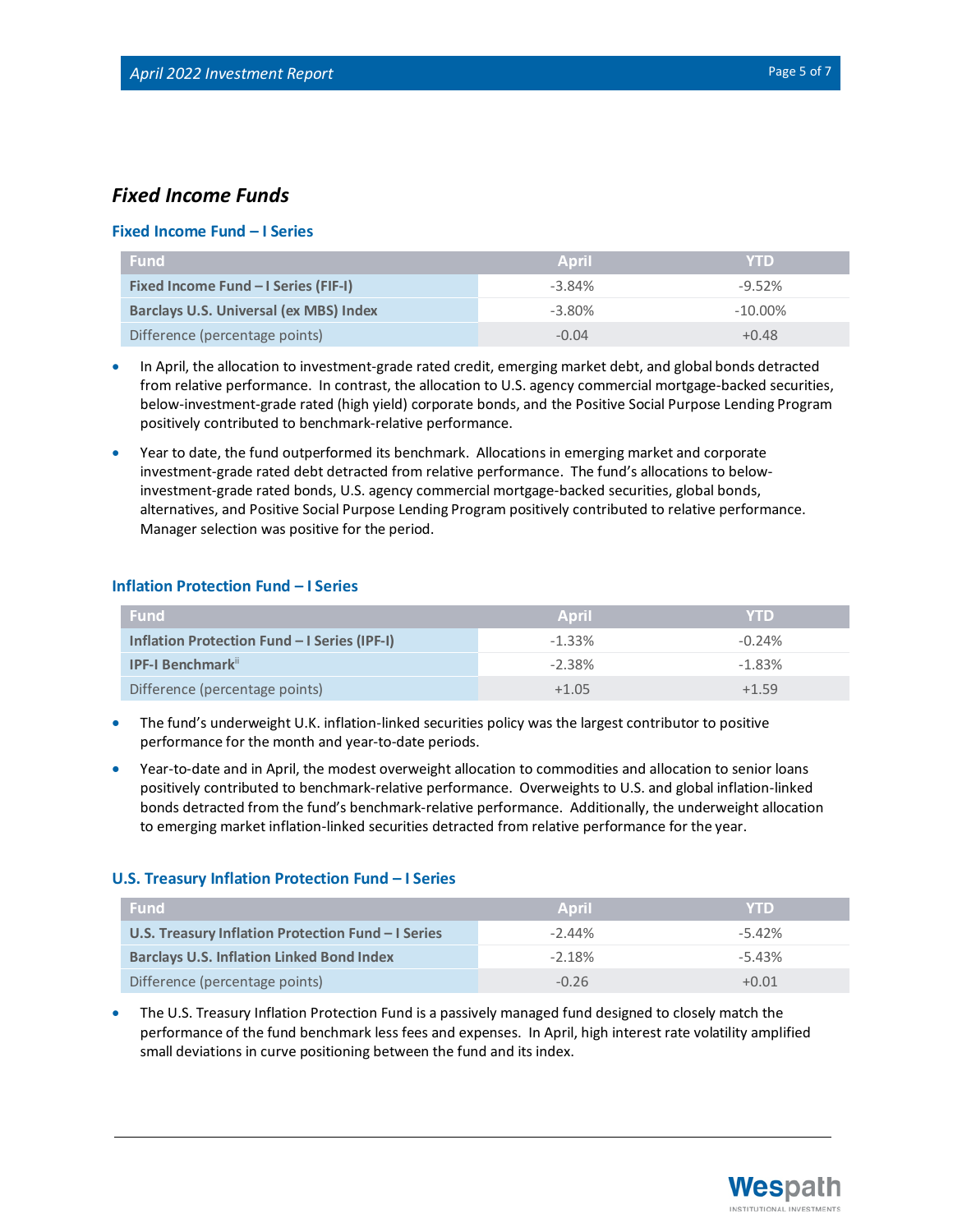## *Balanced Fund*

#### **Multiple Asset Fund – I Series**

| <b>Fund</b>                            | April     | <b>YTD</b> |
|----------------------------------------|-----------|------------|
| Multiple Asset Fund – I Series (MAF-I) | $-6.52%$  | $-12.44\%$ |
| <b>MAF-I Benchmark</b> ii              | $-6.22\%$ | $-10.96\%$ |
| Difference (percentage points)         | $-0.30$   | $-1.48$    |

- During the month, IPF-I positively contributed to benchmark-relative performance, but IPF-I, IEF-I and USEF-I detracted from benchmark-relative performance.
- Year to date, FIF-I and IPF-I positively contributed to benchmark-relative performance, but USEF-I and IEF-I detracted from benchmark-relative performance.